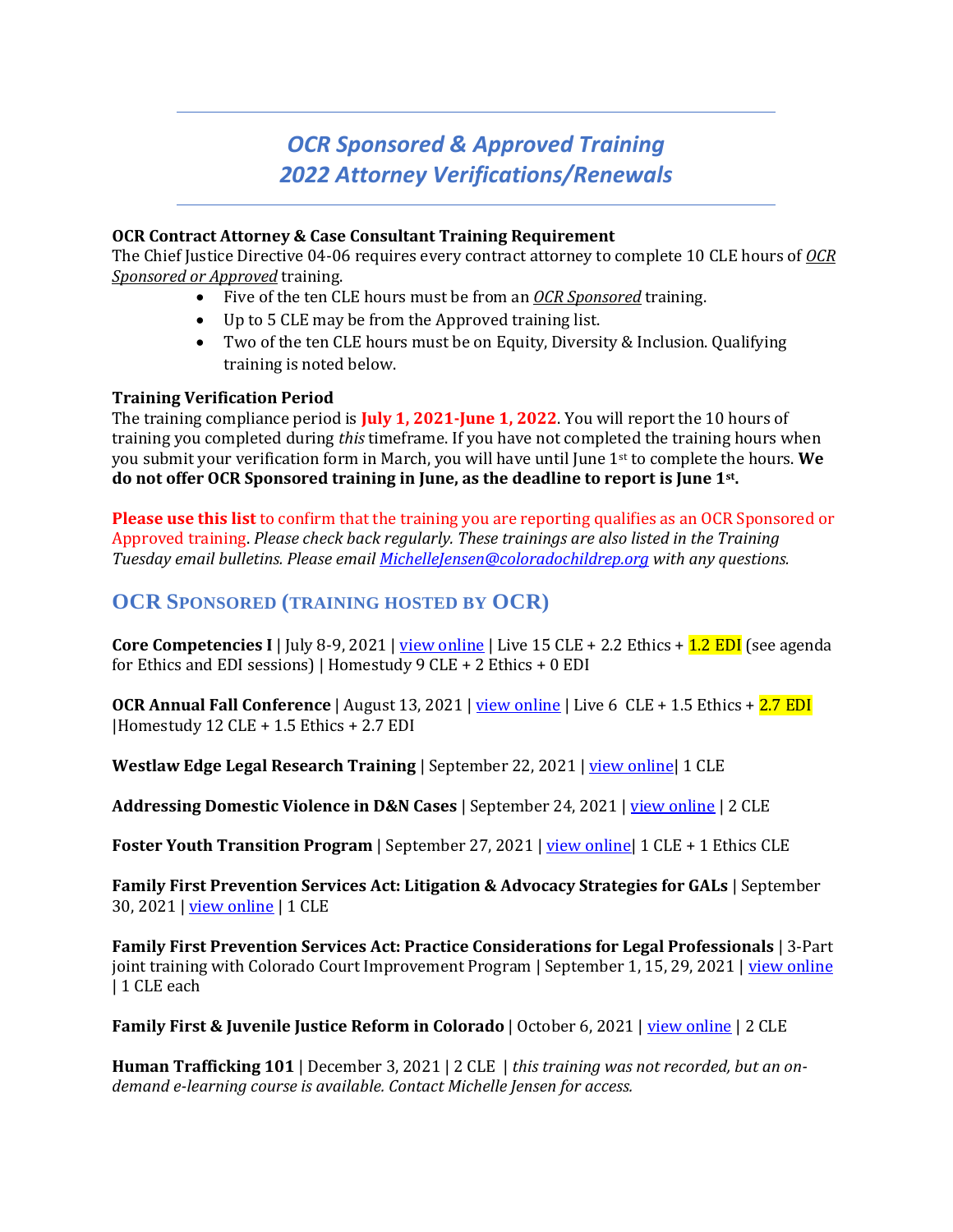**Client-Directed Representation: Attorney Panel** | January, 20, 2022 | 2 CLE + 1.8 Ethics CLE | *this training was not recorded*

**Core Competencies II** | January 27-28, 2022 | [view online](https://coloradochildrep.org/core-competencies-ii/) | 13 GEN + 1.8 Ethics CLEs available (see agenda for the ethics session).

**Supporting Gender-Expansive Youth** | February 18 & 25, 2022 | 2 GEN + 2 EDI

**In Practice: Foster Youth in Transition Program | Pre-Convening Webinar** | March 15, 2022 | 1 GEN CLE [| view online](https://coloradochildrep.org/in-practice-foster-youth-in-transition-program-pre-convening-webinar/)

**GAL and CC Personal Safety in the Field** | March 25, 2022 | [view online](https://coloradochildrep.org/personal-safety/) | 1 GEN CLE

**Witnesses 101** | April 8, 2022 | [view online](https://coloradochildrep.org/witnesses-101/) | 1 GEN

**10th Annual Excellence in Juvenile Defense Conference** | April 21-22, 2022 | 16 GEN + 1 EDI

**Using Experts in D&N Cases** | April 29, 2022 | <u>[view online](https://coloradochildrep.org/using-experts-in-dn-cases/)</u> | 2 GEN

**Using an Attachment & Bonding Expert in D&N Cases** | May 4, 2022 | [view online](https://coloradochildrep.org/using-an-attachment-bonding-expert/) | 1 GEN

**Trial Skills Training for GALs** | May 20, 2022 | 7 GEN | [Register Here](https://us06web.zoom.us/meeting/register/tZAufuuorDopE9CcrOO6J8z6Ci3AKboxT4G_)

**Addressing Paternity Issues in D&N Cases** | May 23, 2022 | [Register Here](https://us06web.zoom.us/meeting/register/tZEkcuusrzorG9M5Hps27kQXvH6_er40GHWx) | 1 GEN

**EQUITY, DIVERSITY & INCLUSION |** 2 credits required

There are three ways you could have received EDI credits for this year:

(1) EDI training offered prior to July 1, 2021 that can be used for this year's training verification

**Deconstructing Equity** | The Equity Project | March 12, 2021 | 2 CLE | No recording available

**Deconstructing Equity** | The Equity Project | April 16, 2021 | 2 CLE | No recording available

**OCR 2020 Annual Conference |** Racial Trauma & Institutional Racism in Child Welfare | 1.8 CLE | [view online](https://coloradochildrep.org/9-14-2020-9-15-2020-ocr-fall-conference/)

- (2) EDI training offered as part of an OCR Sponsored training. Please browse the above list for the trainings that specifically note EDI credit. Please note that some were recorded, and some were not.
- (3) EDI training offered as part of an Approved training. Please browse the list below.